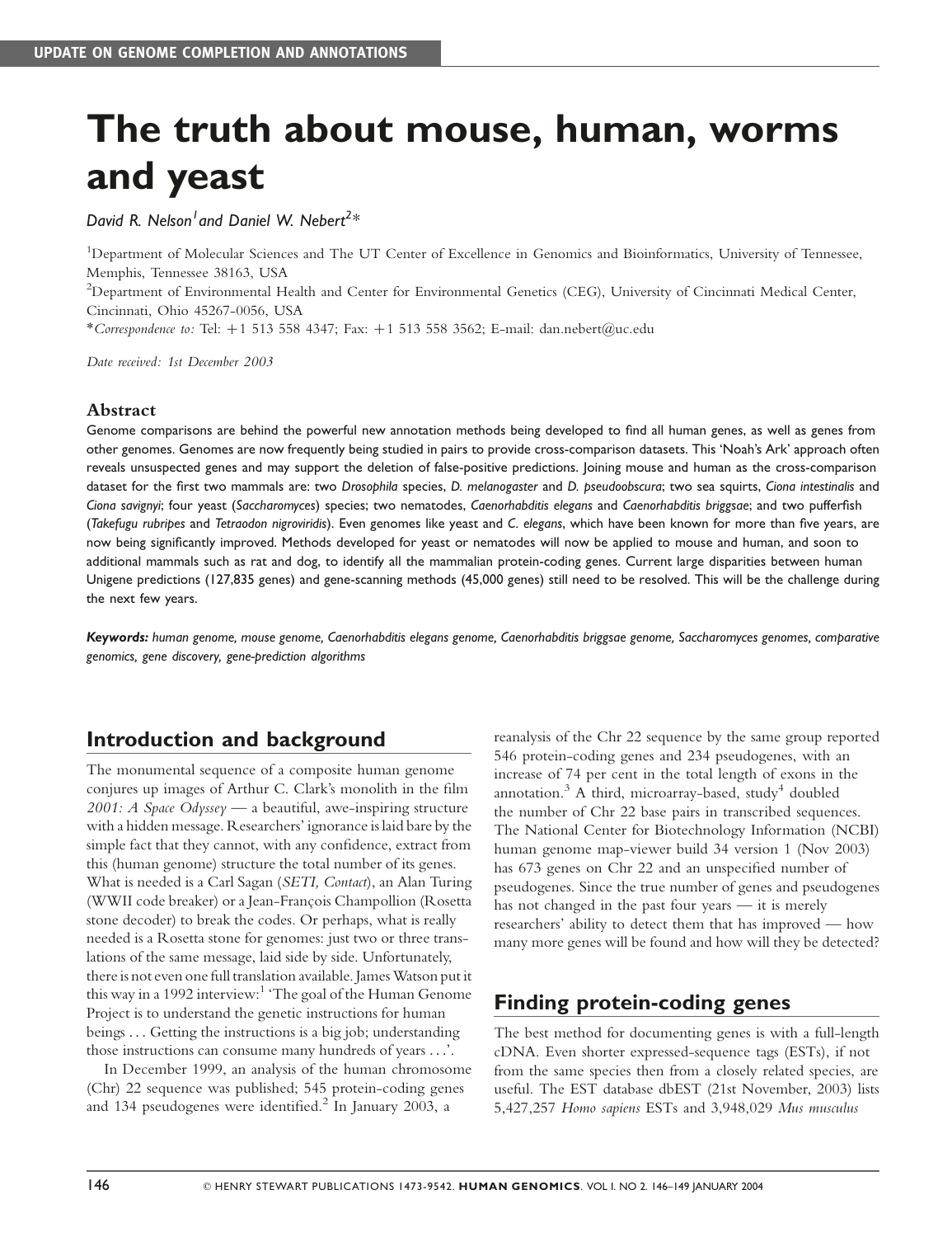ESTs. The Unigene database clusters these ESTs into unique contigs representing 127,835 human (build 163) and 93,645 mouse transcripts. The human number is similar to the TIGR Gene Index prediction of 120,000 genes in humans.<sup>5</sup>

According to the NCBI Handbook 2003, Unigene clusters may contain more than one alternative-splice form.<sup>6</sup> Furthermore, Unigene clusters are required to have evidence of a  $3'$  terminus, to avoid forming two or more clusters from a single long gene; this restriction prevents some ESTs in dbEST from being included in Unigene. The logical interpretation<sup>7</sup> of these facts is that 'each Unigene cluster contains sequences that represent a unique gene'.

This leaves researchers with a problem. Conservative gene annotation of the human genome only identified  $25,642$  genes.<sup>8</sup> More relaxed estimates predict about  $40,000^9$  to  $45,000^{10}$  genes; yet, these numbers are about threefold lower than the Unigene cluster count. At some point, these values should converge on the true number of genes — defined as full-length, expressed messages from any cell type at any time, from germ cells to embryo to adult. Currently, this point is some way away.

By the comparative genomics approach, the mouse genome is supposed to save us from this weakness in finding genes in the human genome. By comparing mouse and human genomic sequences, all orthologous genes and many paralogous genes should be detectable, exon by exon. Preliminary efforts with small sets of known genes were highly successful. The ROSETTA program<sup>11</sup> identified 94 per cent of internal coding exons from 117 mouse–human orthologous gene pairs perfectly at both exon ends, and another 4 per cent at one of the two ends.<sup>12</sup> It did less well for initial, plus terminal, coding exons.

### Including conserved sequence elements

We now find the problem grows more complex, however, because there are thousands of non-expressed conserved sequence elements (CSEs) in the two mammals, $9$  sequences whose function we do not understand. Some are possibly promoter regions, some pseudogenes or RNA genes and some are new undocumented genes, but it is clear that this does not account for all of these sequences. Thus, the comparative genomics approach may over-predict, when viewing two mammals, since they may be phylogenetically too close. The distance between species for optimal gene identification has been studied, and mouse–human is generally good, but a mammal more distant than mouse from human might be even better.<sup>13</sup>

An alternative approach has been to use fish as a more distant relative. The EXOFISH Program<sup>14</sup> compared human and Tetraodon nigroviridis (freshwater pufferfish) for conserved regions (presumably exons) and found 28,000–34,000 genes. Due to the greater evolutionary distance between human and

fish, there is a cleaner background, but the many mammalspecific genes and human brain-specific genes may not be identified, so the gene number predicted by EXOFISH is almost certainly an underestimate.

Another approach is exemplified by the analysis of sequences from 12 species, all derived from a 1.8 Mb region orthologous to a human Chr 7 segment containing ten genes.<sup>15</sup> In this instance, coding exons were already well documented, but substantial numbers of CSEs — beyond those previously identified experimentally — were discovered. This approach might be more fruitful at human gene discovery, if applied to areas of the human genome that are more poorly characterised than the Chr 7 segment chosen.

Whereas  $\sim$  1.5 per cent of the human genome comprises protein-coding genes, another  $\sim$  3.5 per cent of the genome contains CSEs that are more conserved than protein-codinggene regions.<sup>16</sup> Possible functions for these CSEs (termed CNGs by Dermitzakis et al.<sup>16</sup> and CNSs by Inada et al.<sup>17</sup>) include control regions that: (a) regulate gene expression; (b) govern developmental-, cell type- and organ-specific expression, in trans, of genes located far away; (c) lock-in regulatory decisions; $17$  and (d) act as structural components of chromosomes when alignment and chromosome movement occurs during meiosis or mitosis. There appear to be at least twice as many CSEs than protein-coding genes in the genome. A recent comparison of 43 species — including vertebrates, insects, worms, plants, fungi, yeast, eubacteria and archae $b$ acteria<sup>18</sup> — revealed noteworthy increases in genome size and complexity from prokaryote to mammals, again emphasising the innumerable highly-conserved CSEs that are likely to have essential functions and critical effects on an organism's phenotype.

### Learning from the worms

Nevertheless, the comparative approach is very powerful — as illustrated by the recent comparative genomics study of Caenorhabditis elegans and Caenorhabditis briggsae. <sup>19</sup> This study increased the signal-to-noise ratio by using four gene-prediction algorithms on each genome, comparing results between genomes and selecting the most informative dataset (Figure 1). The power of this method was proven by the prediction of 1,275 new genes in C. elegans that had not been detected in the previous five years of annotation on this genome (Table 1). Huge numbers of previously predicted C. elegans genes were also revised, due to the identification of many new exons, based on these novel findings.<sup>19</sup>

Different algorithms for predicting protein-coding genes give similar results in predicting exons but tend to disagree on the grouping of exons into genes.<sup>20</sup> Four different gene-prediction programs can give four very different answers across the same region of a genome. Stein  $et$   $al$ <sup>19</sup> used the concordance of prediction between C. elegans and C. briggsae to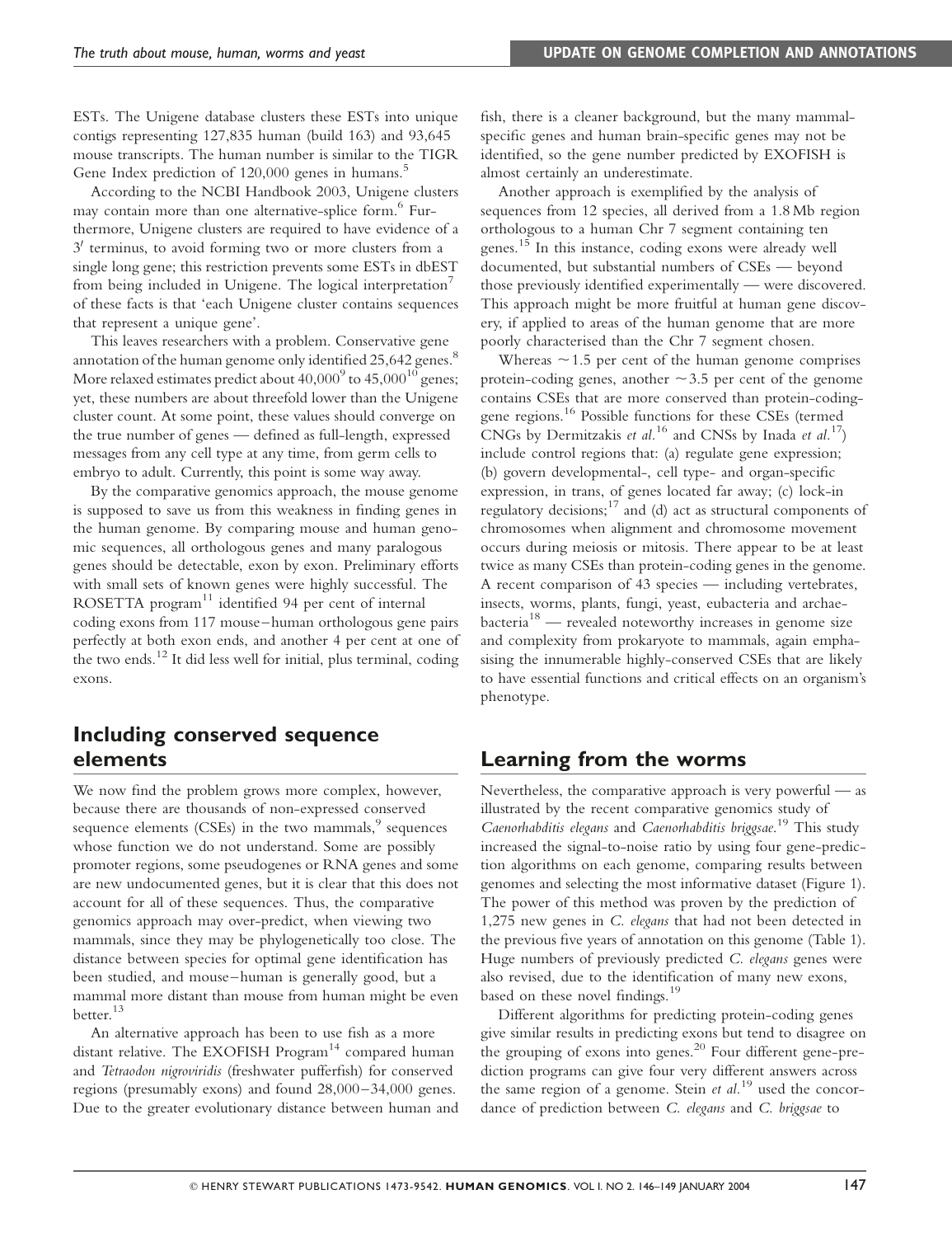

nations of predictions, the Genefinder-Genefinder prediction pair was chosen as the best model, because this pair showed the greatest similarity to each other, excluding terminal exons. Coding sequence conservation between the two has provided evidence for as many as 12 additional N-terminal exons in the Genefinder Caenorhabditis elegans acy-4 prediction, compared with that of T01C2.1, the Worm-Base WS77 C. elegans acy-4 prediction. Four of the additional N-terminal exons (those marked with asterisks) that were predicted by FGENESH and Genefinder have subsequently been confirmed by new EST data (modified from Ref. [19])

predict the most likely gene model — using Genefinder (version 980506, P. Green, unpublished data, 2003; see also Ref. [7]), FGENESH, $^{21}$  TWINSCAN<sup>22</sup> and the Ensembl annotation pipeline.<sup>23</sup> The output of the four gene-prediction programs (Figure 1) was largely concordant with respect to the position of C. briggsae exons (80 per cent of exons predicted identically by two or more programs; 26 per cent predicted identically by all four programs), but discordant with regard to gene predictions (38 per cent of genes called identically by two or more programs; just 4 per cent called identically by all four programs). A similar pattern was seen in C. elegans.<sup>19</sup>

Stein *et al.*<sup>19</sup> termed the gene sets produced by their analysis 'hybrid gene sets', because the final gene sets are a mixture of gene prediction from multiple programs; applying a transposon- and pseudogene-filtering step to the WormBase 77 set, they removed 619 genes to create a 'pruned' WS77 set, termed WS77\*. The constitution of the final gene sets was: C. briggsae, 19,507 genes; the C. elegans WS77\*, 18,808 genes; and the hybrid C. elegans, 20,621 genes (Table 1).

Stein et al.<sup>19</sup> compared the C. elegans hybrid gene set (20,621 genes) to the WS77 $\star$  set (18,808 genes) derived from WormBase and derived 1,275 well-supported suggestions for new C. elegans genes, 1,763 new exons in 1,100 existing genes, 2,093 exon deletions in 1,583 genes, 1,675 exon truncations in 1,502 existing genes and 1,115 exon extensions in 1,008 existing genes. These data underscore the value of comparative genomics between total-genome sequences from two species in establishing a more accurate count of protein-coding genes.

# Comparing C. elegans/C. briggsae divergence and mouse/human divergence

The two worms diverged  $\sim$  100 million years ago (MYA) and the two mammals diverged  $\sim$  75 MYA. Similar levels of amino acid identity exist between C. briggsae and C. elegans orthologues (80 per cent) and between mouse and human orthologues (78.5 per cent). In the mouse/human comparison, 80 per cent of predicted proteins can be assigned to a 1:1 orthologue pair, whereas  $\leq 65$  per cent of C. briggsae genes could be assigned a C. elegans orthologue. The protein families

|  |  | Table 1. Several comparisons of Caenorhabditis briggsae, Caenorhabditis elegans WS77* and Caenorhabditis elegans hybrid |  |  |  |  |  |
|--|--|-------------------------------------------------------------------------------------------------------------------------|--|--|--|--|--|
|--|--|-------------------------------------------------------------------------------------------------------------------------|--|--|--|--|--|

| Category                                   | C. briggsae   | C. elegans WS77* | C. elegans hybrid |
|--------------------------------------------|---------------|------------------|-------------------|
| Genome size                                | $\sim$ 104 Mb | $100.3$ Mb       | –                 |
| Number of genes                            | 19.507        | 18,808           | 20,621            |
| Number of exons                            | 114.339       | 118,045          | 125,702           |
| Data taken from Stein et al. <sup>19</sup> |               |                  |                   |